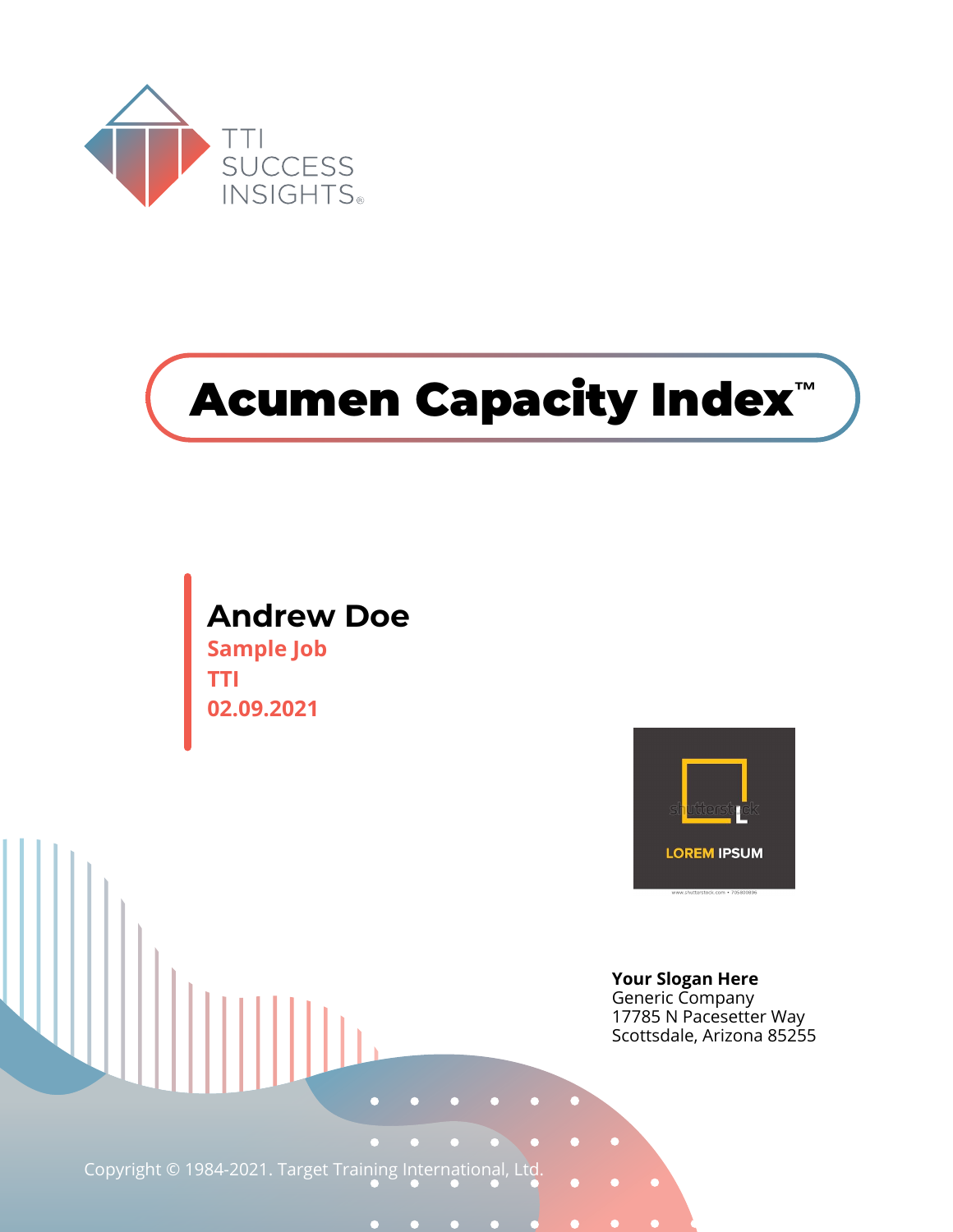## <span id="page-1-0"></span>**Table of Contents**

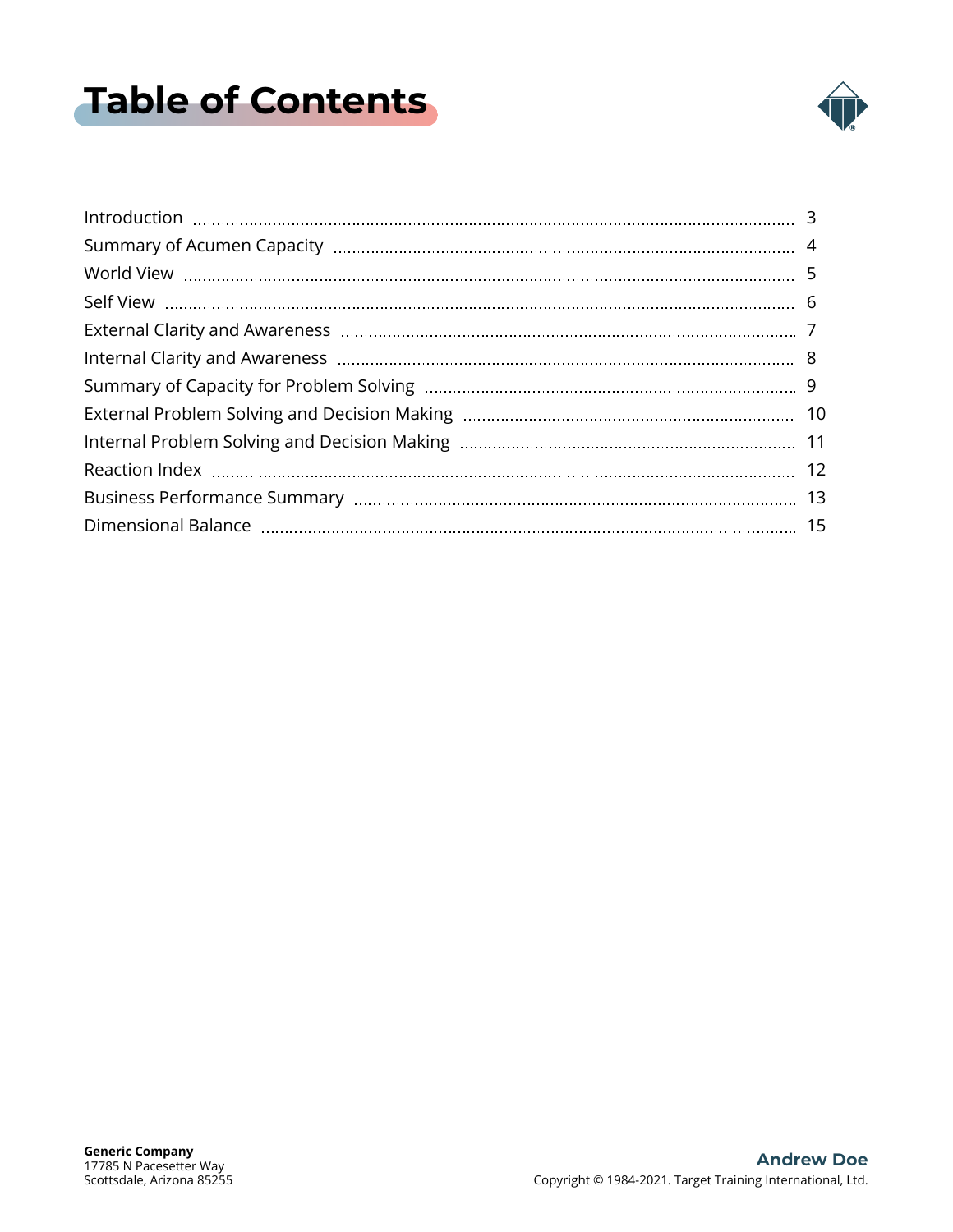## <span id="page-2-0"></span>**[Introduction](#page-1-0)**



Research shows that the most effective people understand themselves and develop strategies to meet the demands of their environment. The Acumen Capacity Index (ACI) report helps individuals accurately perceive the world around them as well as themselves.

Acumen can be seen through a person's ability to make value judgments. Another way to see acumen is by considering people's ability to organize their intellectual and emotional reasoning. In essence the stronger a person's acumen, the more aware that person is of how biases impact one's ability to address situations. Acumen sheds light on an individual's performance and conduct.

This report explores both how people interact with the world and, on a more personal level, how they view their value in the world.

- Summary of Acumen Capacity
- World View
- Self View
- **•** External Concentration Score
- Capacity for Problem Solving
- Reaction Index
- Business Performance Summary
- **•** Dimensional Balance

Be sure to read the entire report with an open mind. Everyone has areas where they can improve. Use the content of this report while working with your mentor, professional coach or manager in order to make improvements, both personally and professionally.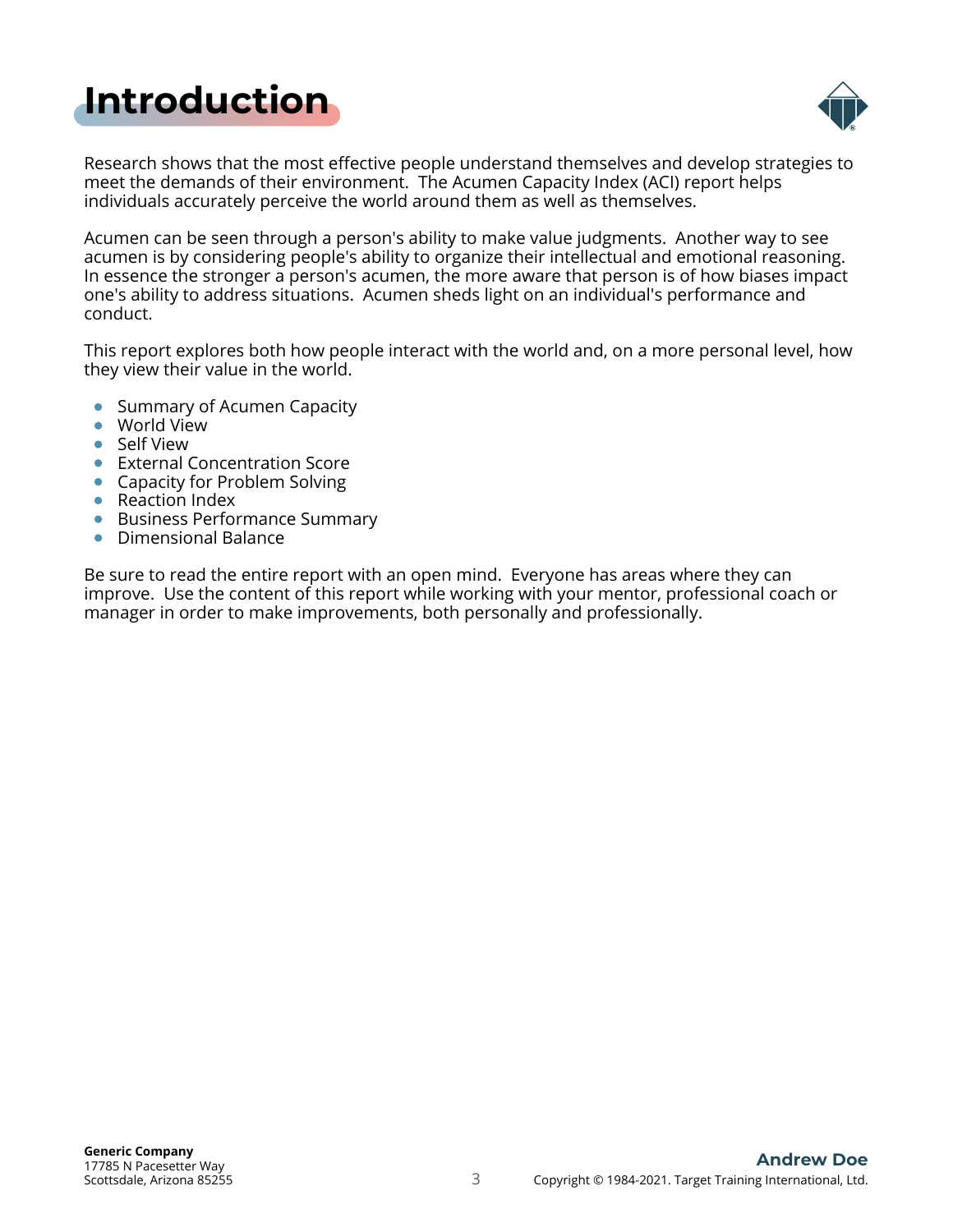### <span id="page-3-0"></span>**[Summary of Acumen Capacity](#page-1-0)**



The Dimensions section measures Andrew's ability to understand each of the dimensions individually as well as the ability to differentiate the value elements in situations.



**Andrew's Self View** ----<del>0</del>----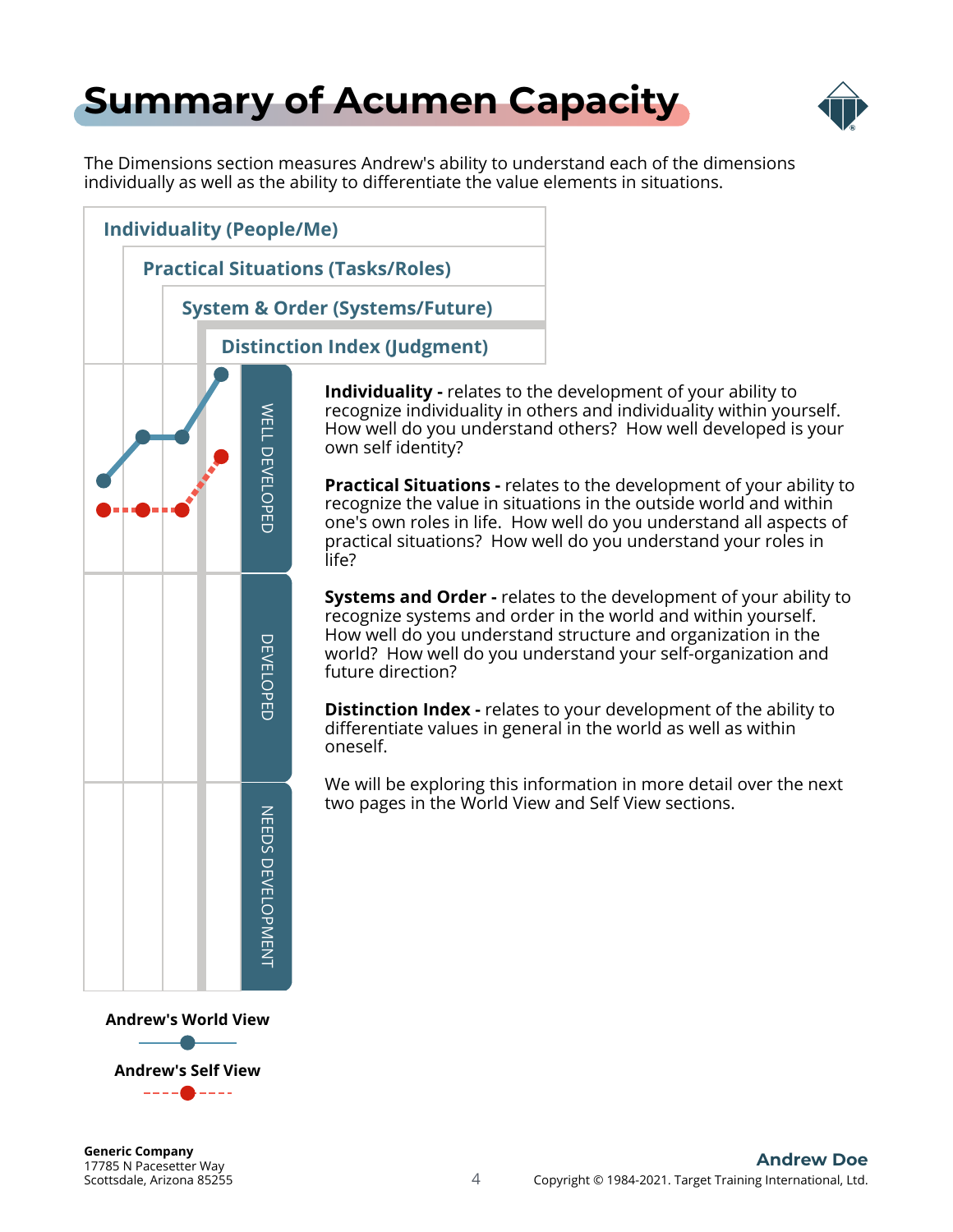<span id="page-4-0"></span>



This is how Andrew sees the world around him. This view measures his clarity and understanding of people, tasks and systems. It could also be looked at in terms of feeling, doing and thinking from an external standpoint. The statements below are based primarily on the 3 dimensions found on the World View side of the dimensional balance page. The statements will be listed in scoring order from highest to lowest.

- $\bullet$ Andrew may tend to ignore problems or interruptions in order to stay focused on the task or assignment.
- Andrew has the ability to focus on the objective at hand.  $\bullet$
- Andrew has the ability to focus on the activity or task and to get  $\bullet$ the job done.
- Andrew prefers to solve problems according to a system of logic or rules that best apply to the situation.
- Andrew has thinking and planning skills, which help him understand the underlying systems.
- Andrew has thinking and planning ability when it comes to seeing the overall process.
- Andrew understands people well and enjoys a feeling of mutual respect for others.
- Andrew has a very good understanding of people, which allows him to meet others and build rapport.
- Andrew can form and maintain close affiliations with others.  $\bullet$
- Andrew understands how to deal effectively with ideas,  $\bullet$ information, and systems.

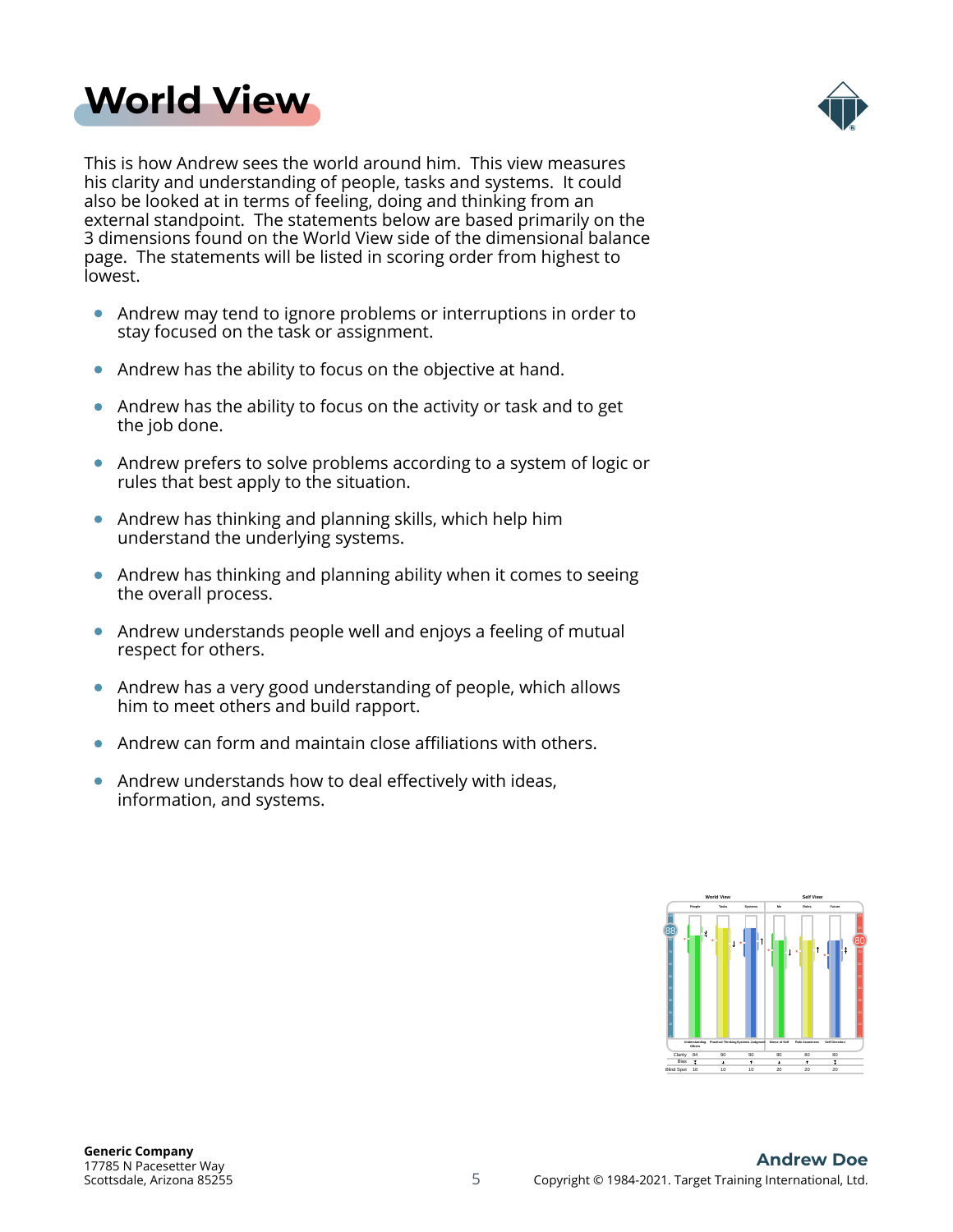<span id="page-5-0"></span>



This is how Andrew sees himself. This view measures his clarity and understanding of himself, his roles in life and his direction for the future. The internal dimensions are a reflection of him from both personal and professional viewpoints. The statements below are based on the 3 dimensions found on the Self View side of the dimensional balance page. The statements will be listed in scoring order from highest to lowest.

- Andrew has the ability to rely on himself in the face of adversity.  $\bullet$
- Andrew has a good grasp of his actual accomplishments.  $\bullet$
- Andrew has a strong sense of who he is.  $\bullet$
- Andrew is a person who emphasizes his personal and professional roles.
- Andrew has a strong identification with his primary roles and  $\bullet$ activities.
- Andrew focuses on what his life roles are.
- Andrew is focused on planning his future.  $\bullet$
- Andrew has a good grasp of his potential accomplishments.  $\bullet$
- Andrew can envision his own self-defined success. ä

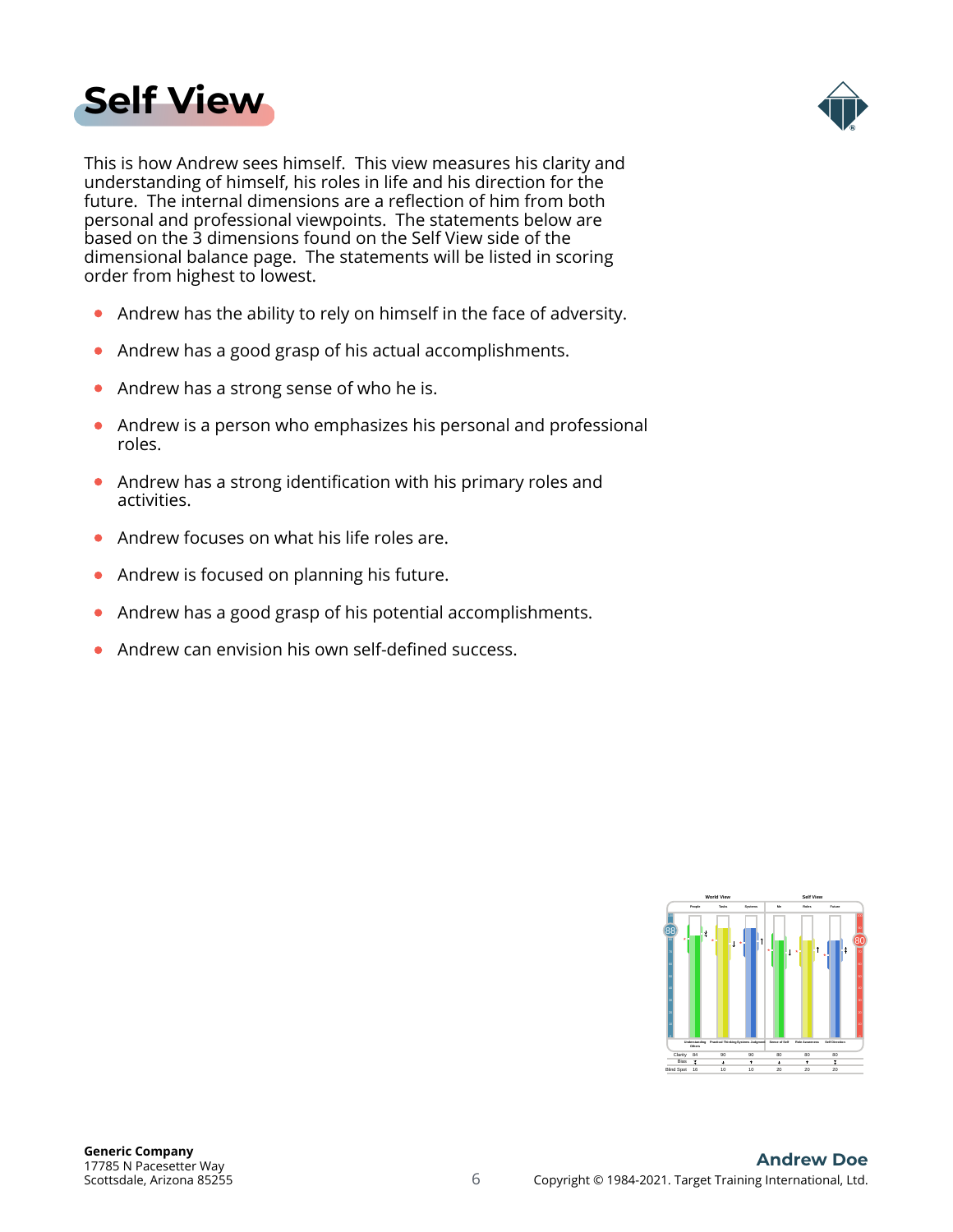### 7 Copyright © 1984-2021. Target Training International, Ltd. **Andrew Doe**

Scottsdale, Arizona 85255 17785 N Pacesetter Way **Generic Company**

12

## <span id="page-6-0"></span>**[External Clarity and Awareness](#page-1-0)**

*Clarity of Performance measures a person's ability to recognize what's relevant in situations, their ability for focusing on, understanding and valuing all three dimensions evenly in the outside world. Situational Awareness is the measurement of Andrew's viewpoint of the reality in the outside world. Both the Clarity of Performance and Situational Awareness should be evaluated by taking the Emotional Bias Distortion Score into account. Does Andrew have a clear view of the outside world to go with his level of balance and reality?*

**External Clarity of Performance:** The level of balance based on Andrew's ability to evaluate people, practical and theoretical situations in the outside world.

- Andrew is adept at handling sensitive issues.
- Andrew is balanced in his approach to the issues in the work environment.

*Based on your current level of balance, where is the greatest impact: people, tasks or systems?*

*Is your level of balance appropriate for your professional/personal life and path?*

**External Situational Awareness:** Your level of reality based on your perception of the outside world.

> **Emotional Bias Distortion:** This could also be referred to as your external blind spots as shown on the Dimensional Balance page. The higher the score the less clear your world view is in terms of people, tasks and systems. Scores over 20 can moderately affect the impact of your External Clarity of Performance and Situational Awareness.

- Andrew at times may have an unrealistic view of the situation.
- Andrew has a moderate awareness of the reality of the world.

*How realistic is your world perception or your expectations of the world in terms of people, tasks and systems?*

*How is this level (or lack) of expectations or perception impacting you?*

Scores over 40 can greatly cloud these areas.







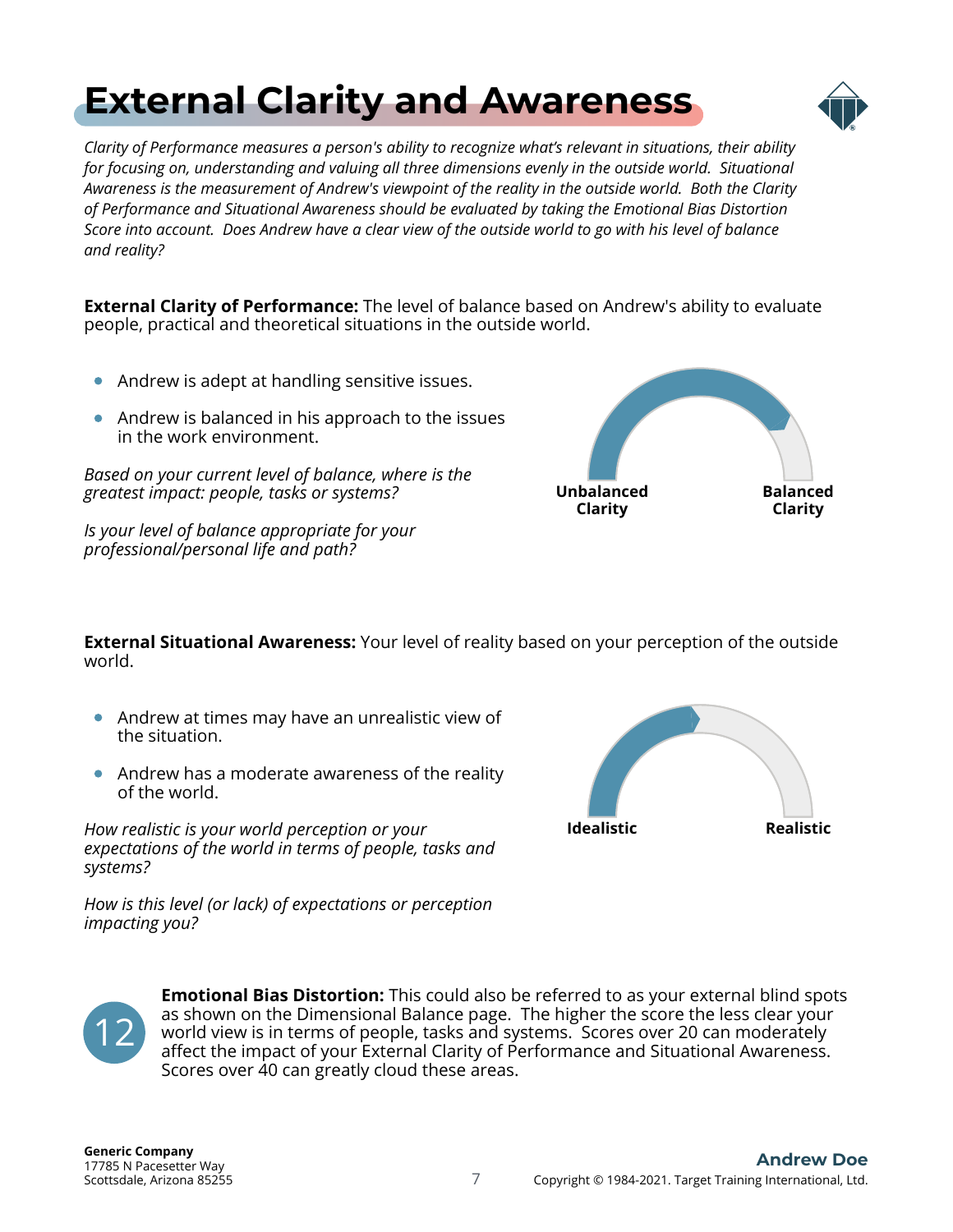## <span id="page-7-0"></span>**[Internal Clarity and Awareness](#page-1-0)**



*Clarity of Performance measures a person's ability to recognize what's relevant in situations, their ability for focusing on, understanding and valuing all three dimensions evenly within one's self. Situational Awareness is the measurement of Andrew's viewpoint of the reality within his own world. Both the Clarity of Performance and Situational Awareness should be evaluated by taking the Emotional Bias Distortion description into account. Does Andrew have a clear view of himself to go with his level of balance and expectations?*

**Internal Clarity of Performance:** The level of balance based on Andrew's ability to evaluate who you are, your roles and your future.

- He is comfortable handling all types of internal situations and issues.
- Andrew has a clear focus when evaluating himself, his roles and future direction.

*Based on your current level of balance, where is the greatest impact: you as a person, your roles or your future?*

*How does this level of balance impact you (positive/negative) in your current situation?*



**Internal Situational Awareness:** Your level of expectations based on your perception of yourself, your roles and your future.

- Andrew is acutely aware of his own strengths and weaknesses.
- Andrew has good awareness in terms of himself, role and direction.

*How realistic is your self perception or your expectations in terms of you as a person, your roles and your future?*

*What insights have you discovered about yourself that could be further developed?*





**Emotional Bias Distortion:** This could also be referred to as your internal blind spots as shown on the Dimensional Balance page. The higher the score the less clear your self-view is in terms of you as a person, your roles and your future. Scores over 20 can moderately affect the impact of your Internal Clarity of Performance and Situational Awareness. Scores over 40 can greatly cloud these areas.

Scottsdale, Arizona 85255 17785 N Pacesetter Way **Generic Company**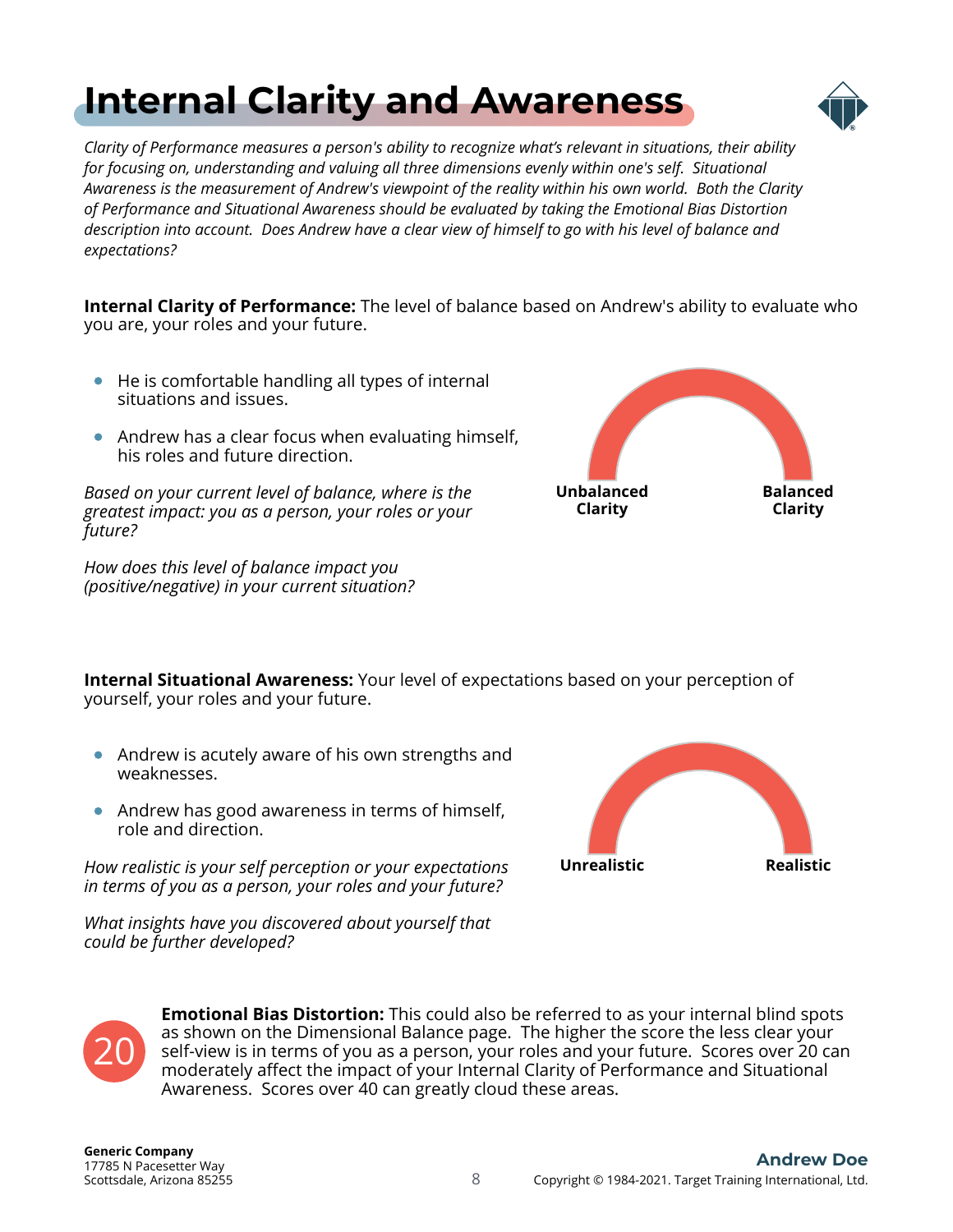<span id="page-8-0"></span>**[Summary of Capacity for Problem Solving](#page-1-0)**



**Individual Situations -** relates to the development of your ability to recognize the importance within situations concerning the individuality of others and concerning one's own individuality.

**Practical Situations -** relates to the development of your ability to recognize the importance within practical situations and in situations concerning one's own roles in life.

**Theoretical Situations -** relates to the development of your ability to recognize the importance within systems and in situations requiring self-discipline.

**Problems and Decisions -** relates to the development of your ability to recognize the importance within situations in the world and in oneself.

**Reaction Index -** relates to the development of your ability for organizing one's reactions when confronted with situations in the world and within oneself.

**Andrew's Self View**

 $\begin{tabular}{cc} - & - & - \\ - & - & - \\ \hline \end{tabular}$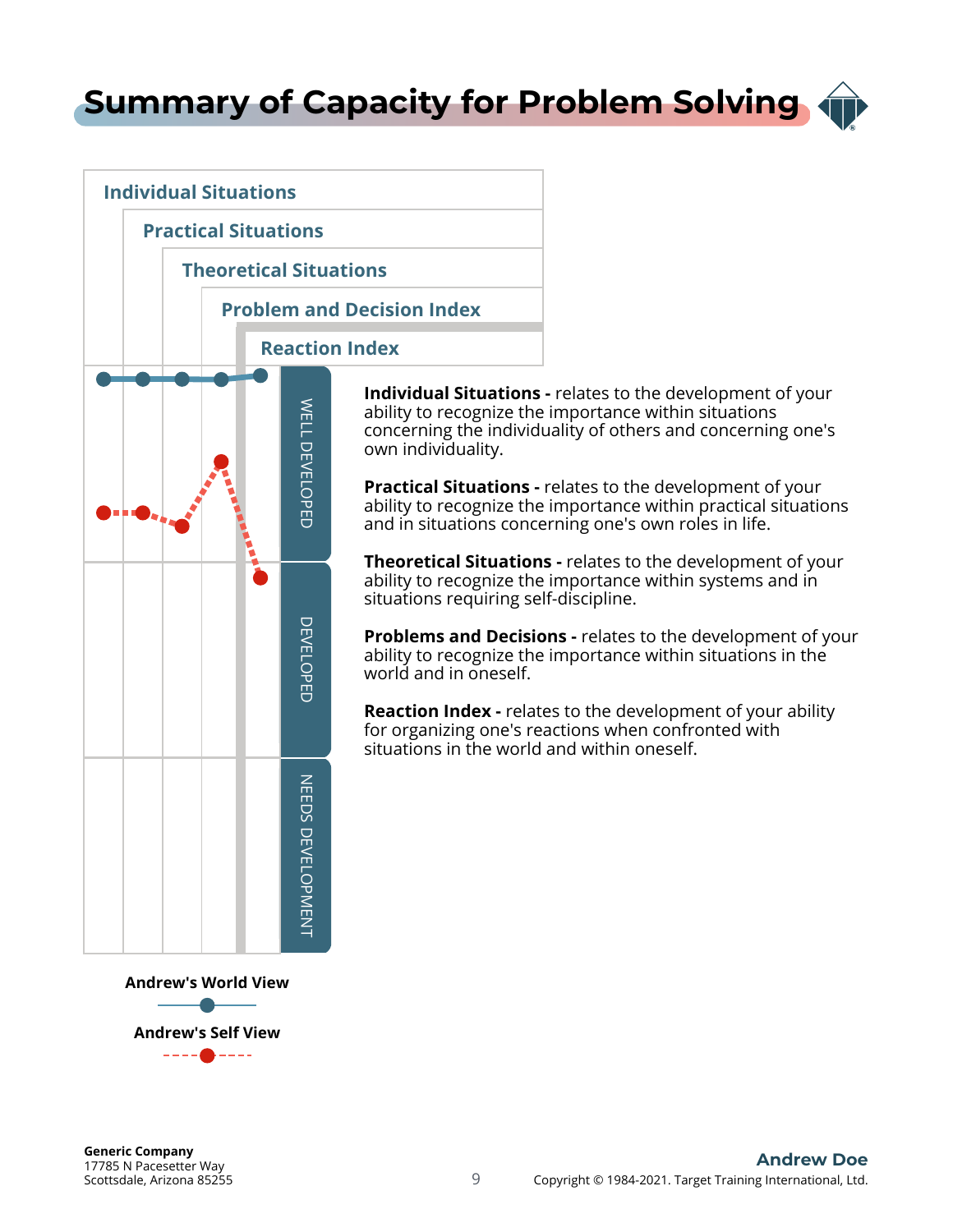#### <span id="page-9-0"></span>**[External Problem Solving and Decision Making](#page-1-0)**



*The following scores will identify Andrew's ability to identify and solve specific types of problems as well as his ability to make balanced decisions in the outside world.*

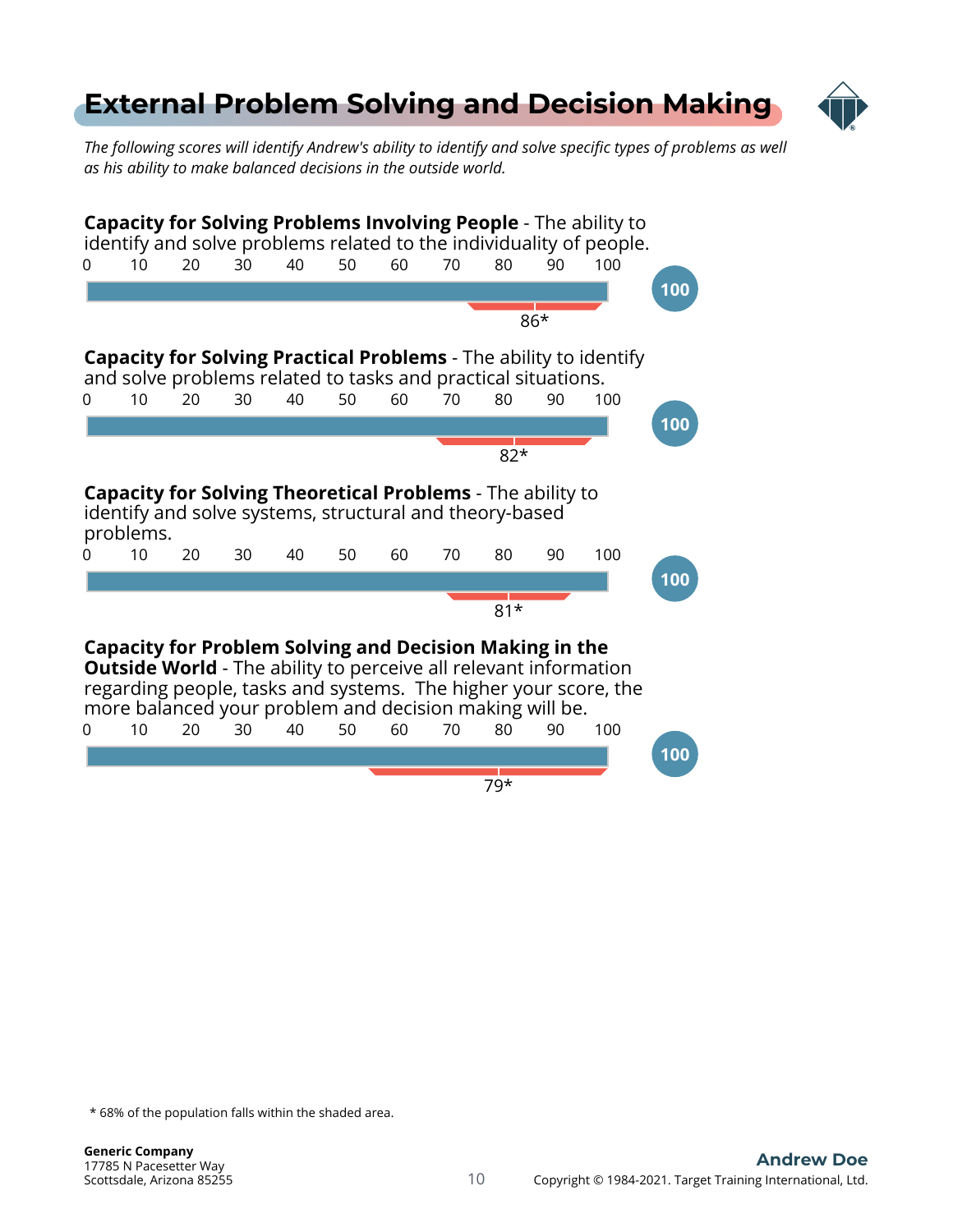### <span id="page-10-0"></span>**[Internal Problem Solving and Decision Making](#page-1-0)**

*The following scores will identify Andrew's ability to identify and solve specific types of problems as well as his ability to make balanced decisions within one's self.*

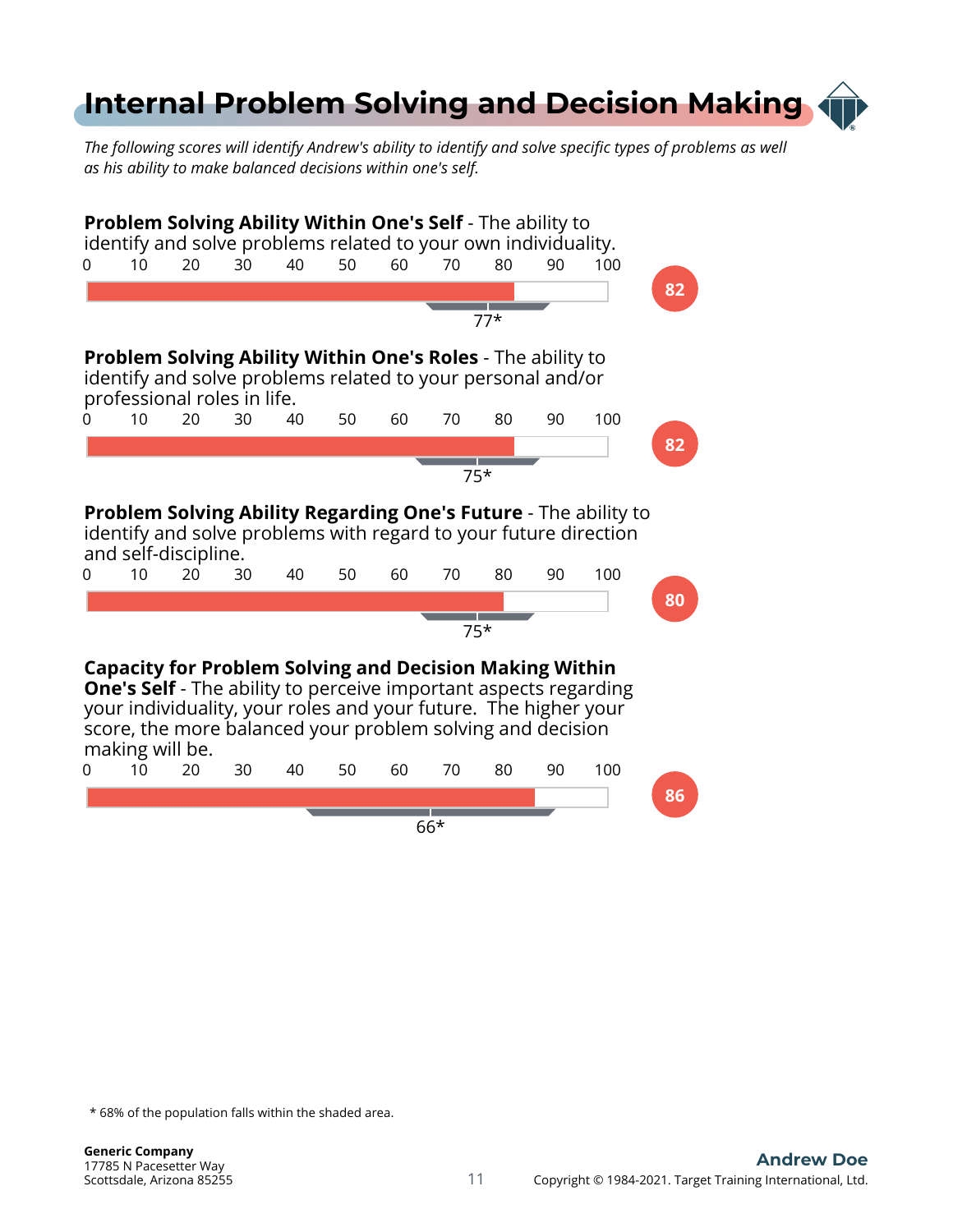

*The Reaction Index is determined by looking at Andrew's External Control and Internal Control. The combination of this information will identify one's ability for appropriate responses in difficult situations.*

**External Control:** The ability to appear to be rational and in control when facing problems or crises.

- $\bullet$  He shows discipline and organization when reacting to conflict, primarily dealing with problems involving practical situations.
- His capacity to organize and control his reactions when confronted with outside problems is well developed.
- $\bullet$  He shows discipline and organization when reacting to conflict, primarily dealing with problems involving systems and theories.
- He shows discipline and organization when reacting to conflict, primarily dealing with problems involving other people.

**Internal Control:** The ability to remain in conscious command of one's internal self when confronted with difficult circumstances and to respond rationally.

- He shows some discipline and organization when reacting to conflict, primarily dealing with problems involving his roles in life.
- **•** His capacity to organize and discipline his reactions when confronted with problems within himself is developed.
- He shows some discipline and organization when reacting to conflict, primarily dealing with problems involving self-discipline.
- He shows some discipline and organization when reacting to conflict, primarily dealing with problems involving his own individuality.







<span id="page-11-0"></span>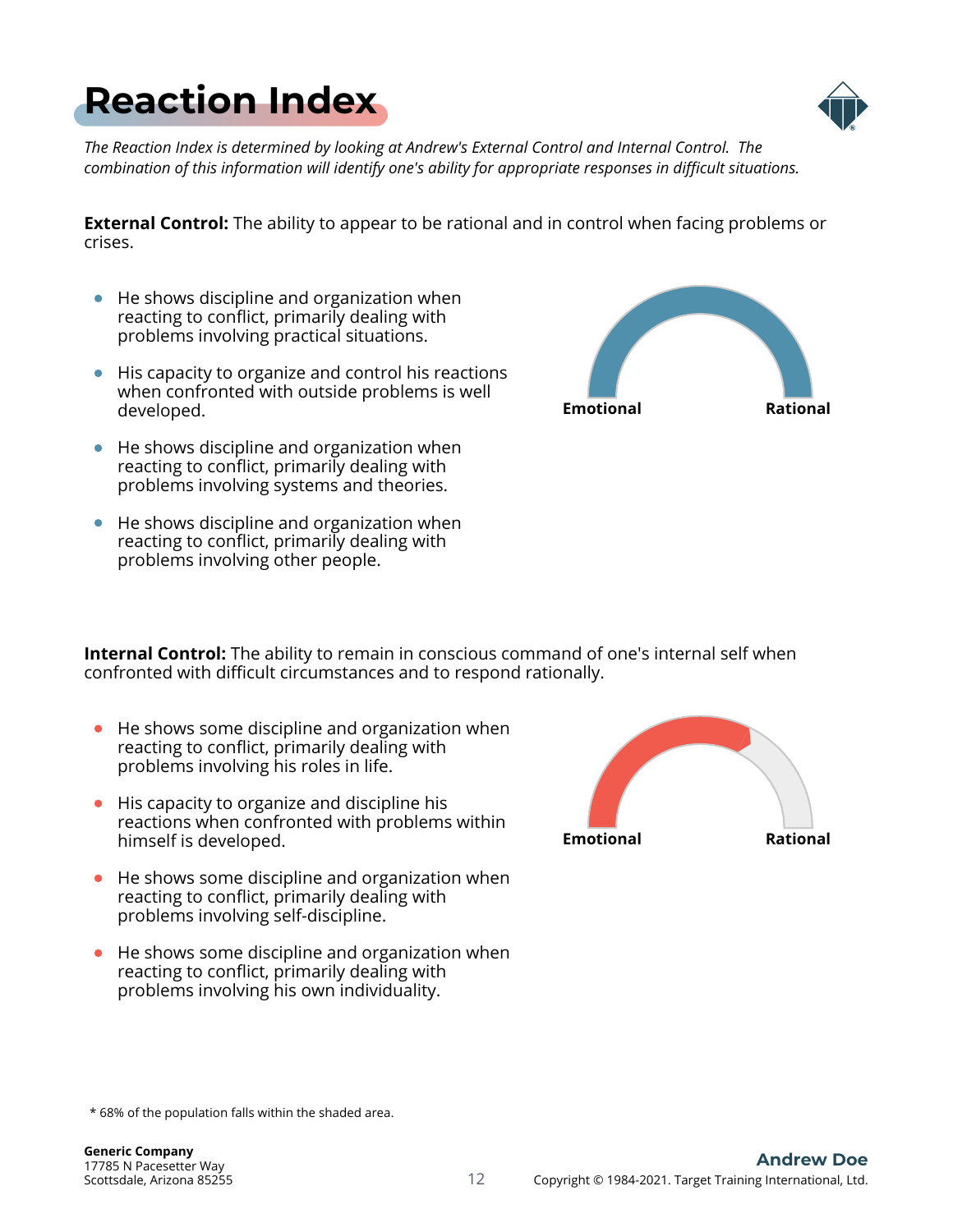<span id="page-12-0"></span>

clear your self-view is in terms of you as a person, your roles and your future. Scores over 20 can moderately affect the impact of your Internal Concentration score awareness. Scores over 40 can greatly cloud these areas.

 $\blacksquare$  - External  $\blacksquare$  - Internal  $\blacksquare$  - Combined External and Internal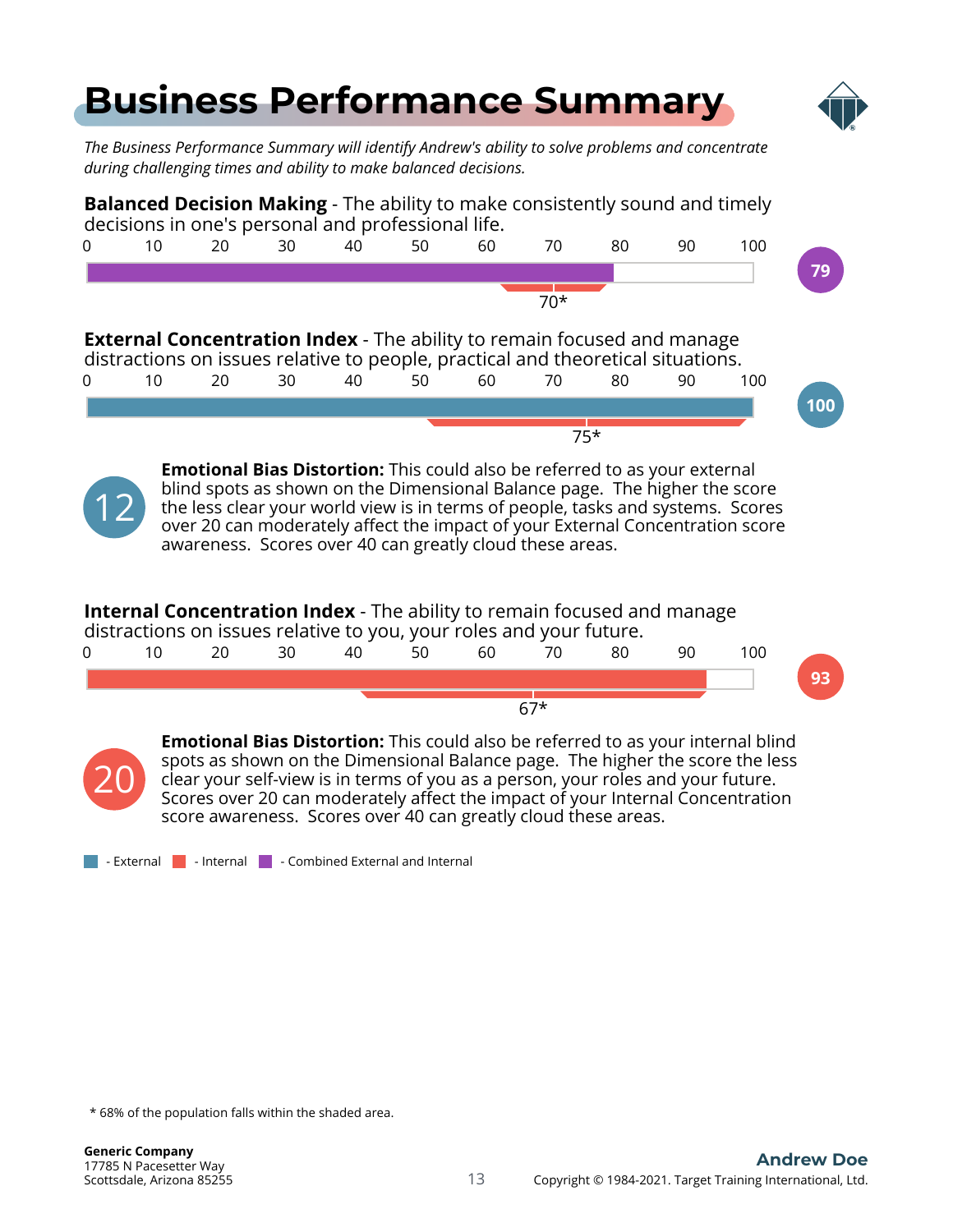### **[Business Performance Summary](#page-1-0)**



#### **Continued**

**Attitude Index:** The Attitude Index measures your current outlook regarding your external or world view at the time when you completed the assessment. This is a very sensitive measurement and may pick up on something that has affected you within a few days or even several weeks of completing this assessment.

- Appreciative grateful, thankful  $\bullet$
- Dynamic lively, energetic, vibrant  $\bullet$
- Open-minded accessible, flexible  $\bullet$
- Positive encouraging, upbeat
- Approving favorable  $\bullet$



#### **How has your optimistic outlook benefited you in recent times?**

#### **How can you build on this in the future?**



**Emotional Bias Distortion:** This could also be referred to as your external blind spots as shown on the Dimensional Balance page. The higher the score the less clear your world view is in terms of people, tasks and systems. Scores over 20 can moderately affect your Attitude Index. Scores over 40 can greatly cloud your outlook.